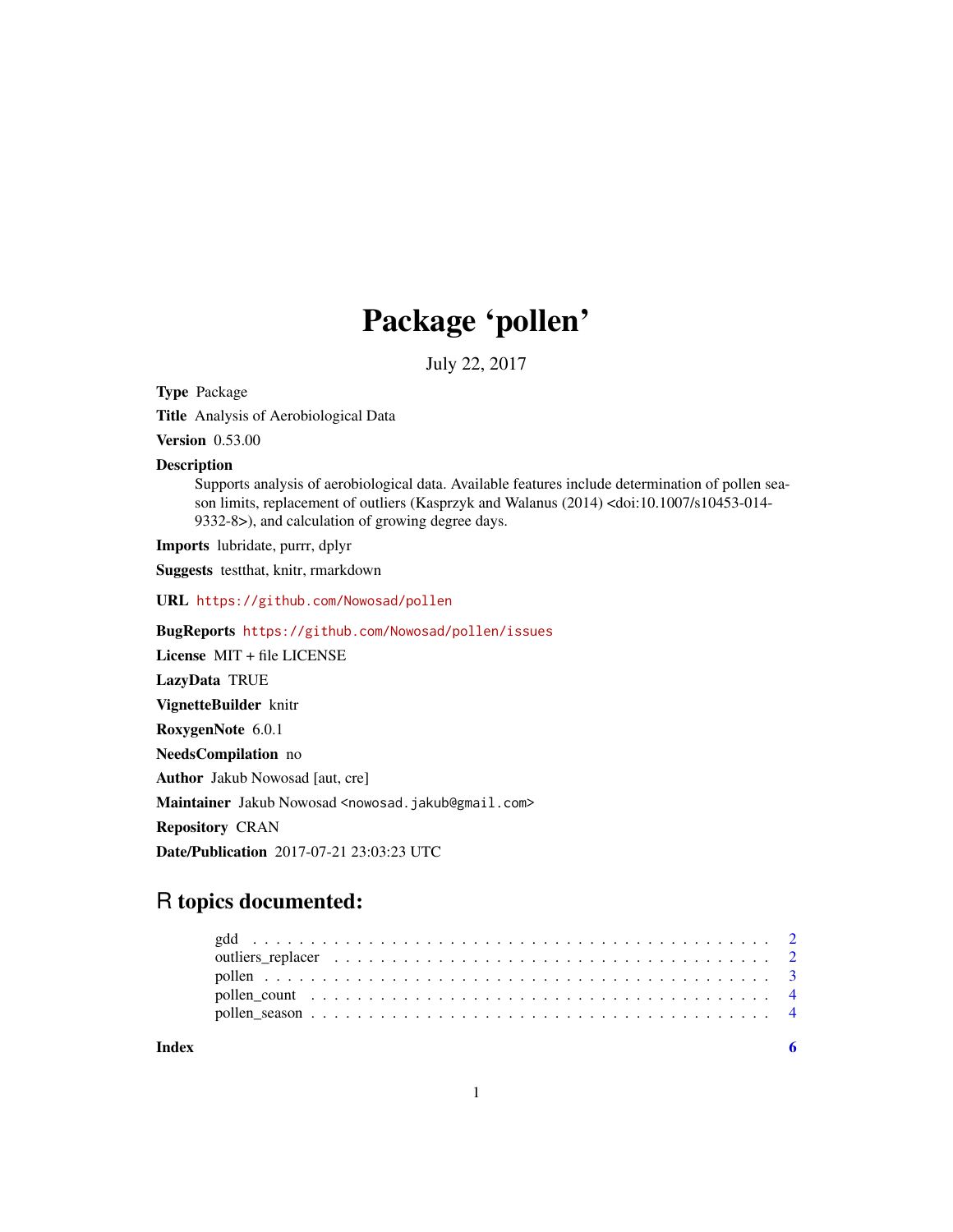#### <span id="page-1-0"></span>Description

This function calculates growing degree days (GDD) using the average of the daily maximum and minimum temperatures, a base temperature and a maximum base temperature

#### Usage

gdd(x, tmax, tmin, tbase, tbase\_max)

#### Arguments

| x         | data.frame object containing the data |
|-----------|---------------------------------------|
| tmax      | daily maximum temperature             |
| tmin      | daily minimum temperature             |
| tbase     | base temperature                      |
| tbase_max | maximum base temperature              |

#### Value

a numeric vector with GDD values

#### Examples

```
set.seed(25)
df <- data.frame(tmax=runif(100, 6, 10), tmin=runif(100, 4,6))
gdd(df, tmax='tmax', tmin='tmin', tbase=5, tbase_max=30)
```
outliers\_replacer *A Outliers Replacer Function*

#### Description

This function finds outliers in pollen time-series and replace them with backgroud values

#### Usage

```
outliers_replacer(x, value, date, threshold = 5, sum_percent = 100)
```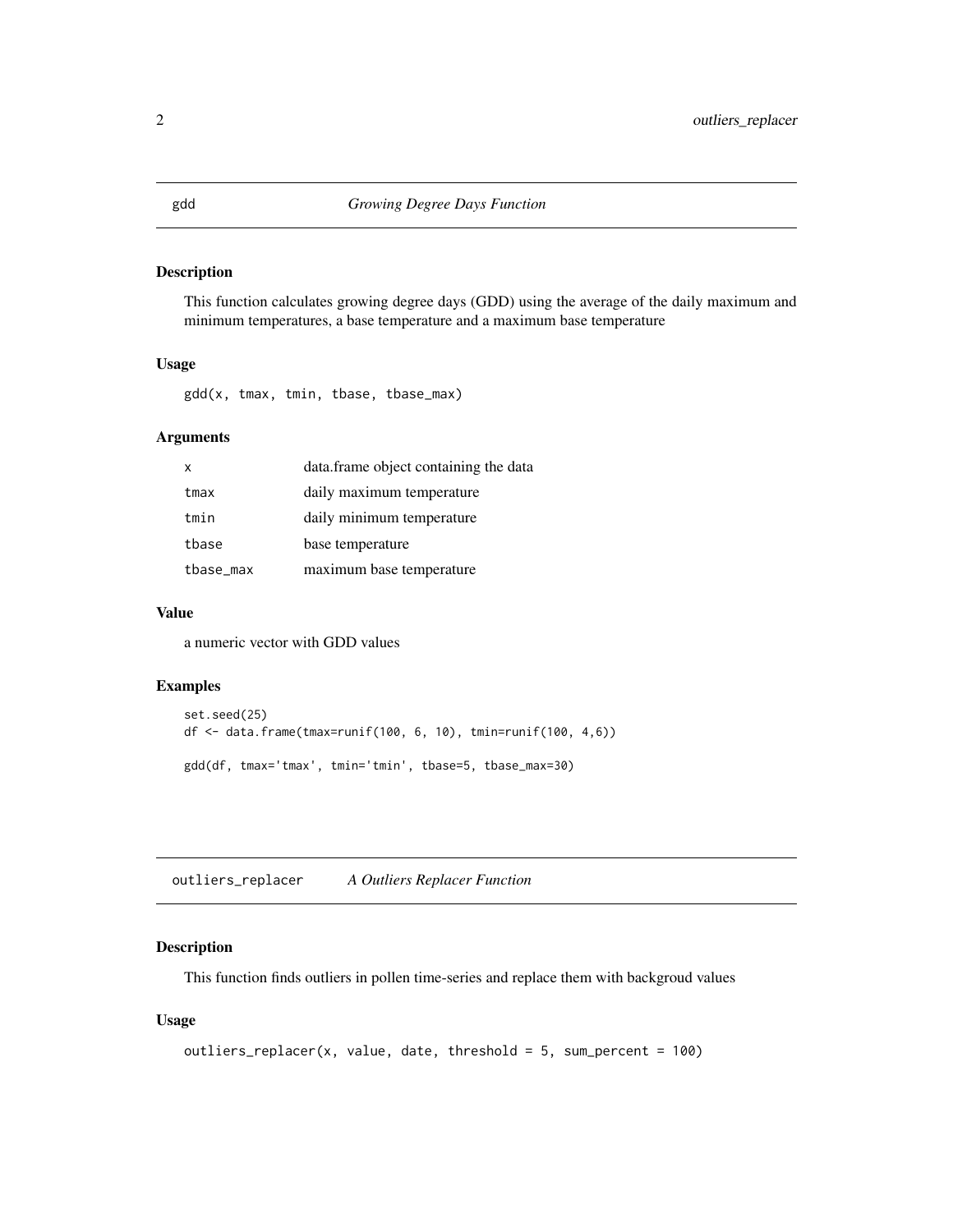#### <span id="page-2-0"></span>pollen 33 and 33 and 33 and 33 and 33 and 33 and 33 and 33 and 33 and 33 and 33 and 33 and 33 and 33 and 33 and 33 and 33 and 33 and 33 and 33 and 33 and 33 and 33 and 33 and 33 and 33 and 33 and 33 and 33 and 33 and 33 an

#### Arguments

| x           | A data frame with dates and pollen count values                                                                         |
|-------------|-------------------------------------------------------------------------------------------------------------------------|
| value       | The name of the column with pollen count values                                                                         |
| date        | The name of the dates column                                                                                            |
| threshold   | A number indicating how many times outling value needs to be larger than the<br>backgroud to be replaces (default is 5) |
| sum_percent | A sum_percent parameter                                                                                                 |

#### Value

A new data.frame object with replaced outliers

#### References

Kasprzyk, I. and A. Walanus.: 2014. Gamma, Gaussian and Logistic Distribution Models for Airborne Pollen Grains and Fungal Spore Season Dynamics, Aerobiologia 30(4), 369-83.

#### Examples

```
data(pollen_count)
df <- subset(pollen_count, site=='Shire')
new_df <- outliers_replacer(df, value="birch", date="date")
identical(df, new_df)
library('purrr')
new_pollen_count <- pollen_count %>% split(., .$site) %>%
                 map_df(~outliers_replacer(., value="hazel", date="date", threshold=4))
```

|  | pollen | pollen |  |  |
|--|--------|--------|--|--|
|--|--------|--------|--|--|

#### Description

The pollen package offers a set of functions for working with aerobiological data.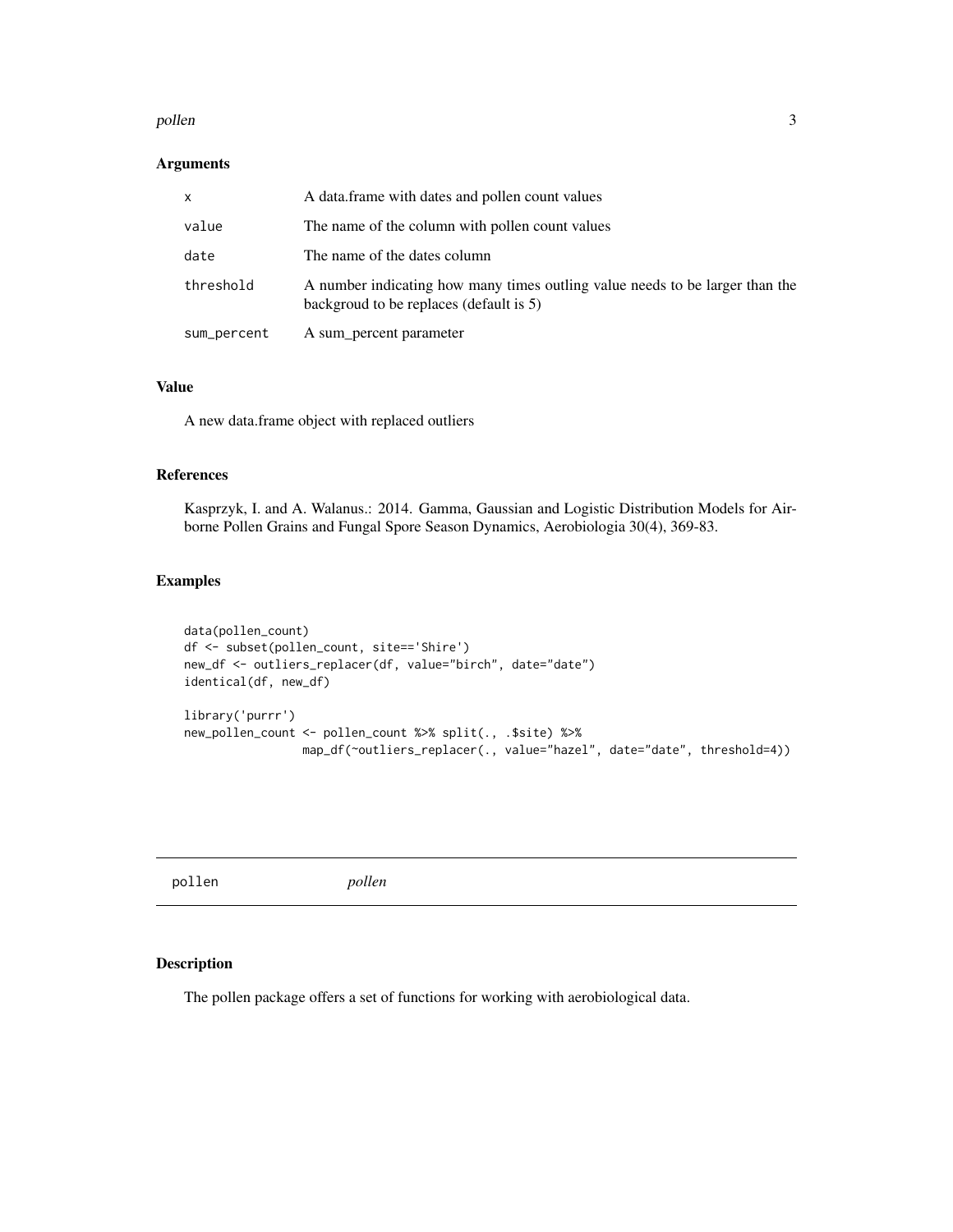<span id="page-3-0"></span>

#### Description

pollen\_count A dataset containing the synthetic data of alder, birch, and hazel pollen count in four locations ('Oz', 'Shire', 'Atlantis', 'Hundred Acre Wood') between 2007 and 2016

#### Format

A data frame with 8352 rows and 5 variables:

- site
- date
- alder
- birch
- hazel

pollen\_season *A Pollen Season Function*

#### Description

This function calculates the start and the end of pollen season for each year

#### Usage

pollen\_season(x, value, date, method, threshold = NULL)

#### Arguments

| $\mathsf{x}$ | A data frame with dates and pollen count values                                          |
|--------------|------------------------------------------------------------------------------------------|
| value        | The name of the column with pollen count values                                          |
| date         | The name of the dates column                                                             |
| method       | The pollen season method - "90", "95", "98", "Mesa", "Jager", "Lejoly", or<br>"Driessen" |
| threshold    | A threshold value used for "Driessen" method                                             |

#### Value

A data.frame object with year, date of pollen season start and date of pollen season end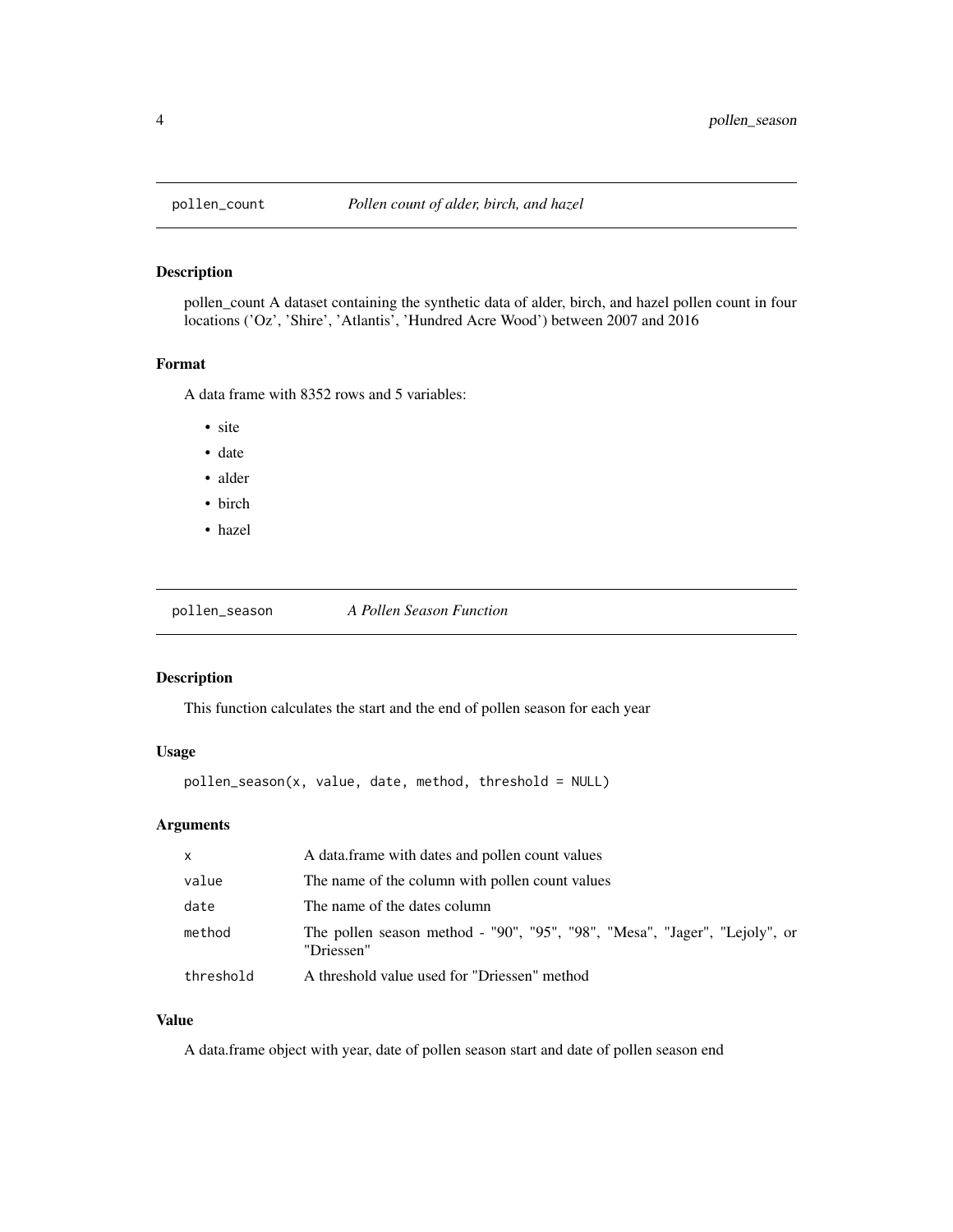pollen\_season 5

#### References

Nilsson S. and Persson S.: 1981, Tree pollen spectra in the Stockholm region (Sweden) 1973-1980, Grana 20, 179-182.

Andersen T.B.: 1991, A model to predict the beginning of the pollen season, Grana 30, 269-275.

Torben B.A.: 1991, A model to predict the beginning of the pollen season, Grana 30, 269-275.

Galan C., Emberlin J., Dominguez E., Bryant R.H. and Villamandos F.: 1995, A comparative analysis of daily variations in the Gramineae pollen counts at Cordoba, Spain and London, UK, Grana 34, 189-198.

Sanchez-Mesa J.A., Smith M., Emberlin J., Allitt U., Caulton E. and Galan C.: 2003, Characteristics of grass pollen seasons in areas of southern Spain and the United Kingdom, Aerobiologia 19, 243- 250.

Jager S., Nilsson S., Berggren B., Pessi A.M., Helander M. and Ramfjord H.: 1996, Trends of some airborne tree pollen in the Nordic countries and Austria, 1980-1993. A comparison between Stockholm, Trondheim, Turku and Vienna, Grana 35, 171-178.

Lejoly-Gabriel and Leuschner: 1983, Comparison of air-borne pollen at Louvain-la-Neuve (Belgium) and Basel (Switzerland) during 1979 and 1980, Grana 22, 59-64.

Driessen M. N. B. M., Van Herpen R. M. A. and Smithuis, L. O. M. J.: 1990, Prediction of the start of the grass pollen season for the southern part of the Netherlands, Grana, 29(1), 79-86.

#### Examples

```
data(pollen_count)
df <- subset(pollen_count, site=='Oz')
pollen_season(df, value="birch", date="date", method="95")
df2 <- subset(pollen_count, site=='Atlantis')
pollen_season(df2, value="alder", date="date", method="95")
library('purrr')
pollen_count %>% split(., .$site) %>%
             map_df(~pollen_season(., value="hazel", date="date", method="95"), .id="site")
```